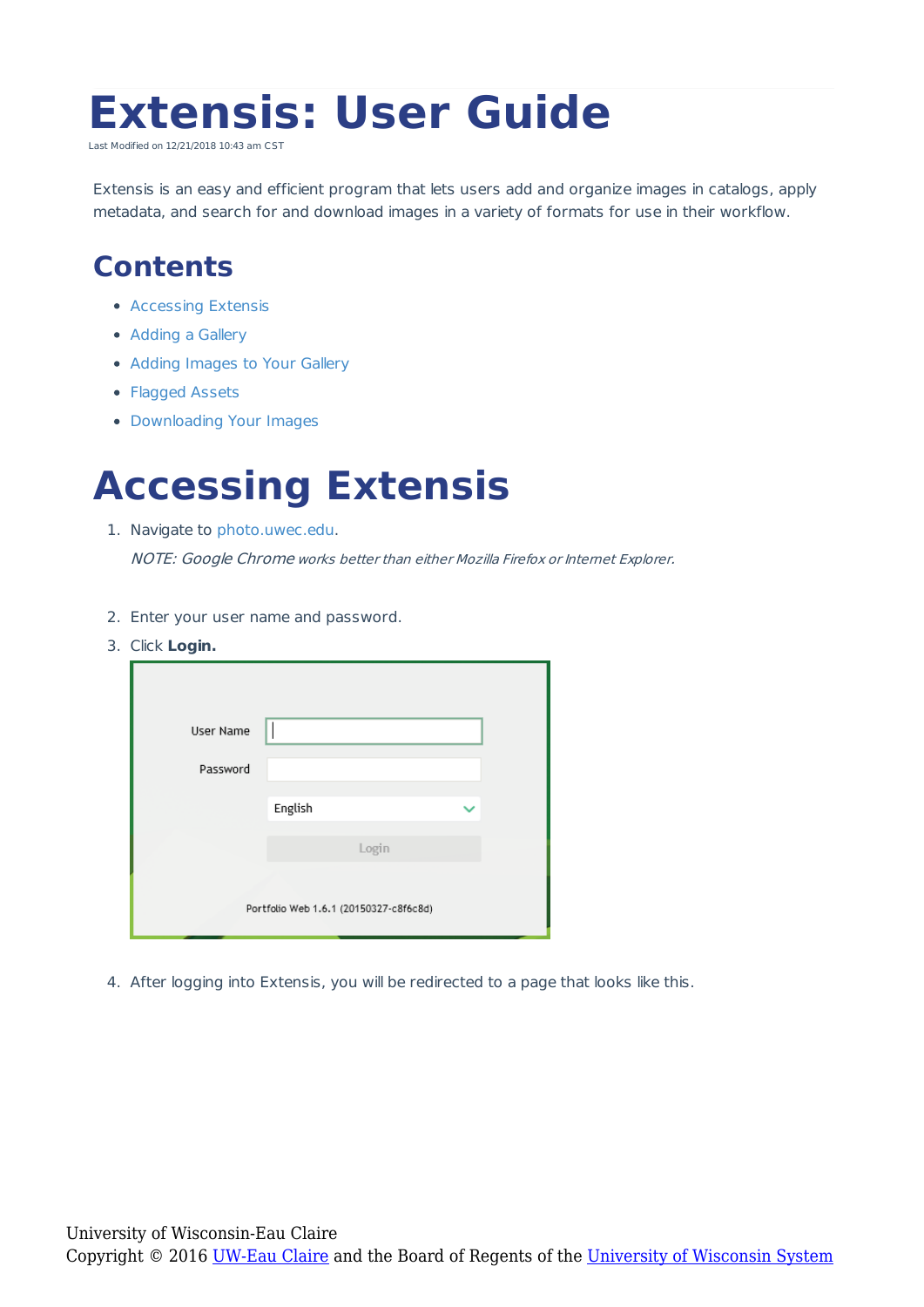|                              |                    |                                                 | Upload       | Download v              | Batch Process | Publish v | Make PDF v | Show Jobs   | Help |                             |              |
|------------------------------|--------------------|-------------------------------------------------|--------------|-------------------------|---------------|-----------|------------|-------------|------|-----------------------------|--------------|
| LTSphoto                     | $\checkmark$       | $\mathbf{H} \equiv \mathbf{I} \cdot \mathbf{0}$ |              |                         |               |           |            | Q quickFind |      | Cataloged<br>$\overline{G}$ | $\checkmark$ |
| All Items                    | Ξ                  | 133222 found                                    | 50 displayed | 0 selected              |               |           |            |             |      |                             | View Fields  |
| <b>Flagged Items</b>         | $\mathcal{P}$      |                                                 |              |                         |               |           |            |             |      |                             |              |
| Last Cataloged               | $\circlearrowleft$ |                                                 |              |                         |               |           |            |             |      |                             |              |
| Drop Favorite Galleries Here |                    |                                                 |              |                         |               |           |            |             |      |                             |              |
| Web photos to order          |                    |                                                 |              |                         |               |           |            |             |      |                             |              |
| Admissions                   | Р                  |                                                 |              |                         |               |           |            |             |      |                             |              |
| AKB-to order                 | $\Delta$           |                                                 |              |                         |               |           |            |             |      |                             |              |
| Archived                     | $\Delta$           | 20150701_YanYi_0043.dng                         |              | 20150701_YanYi_0042.dng |               |           |            |             |      |                             |              |
| Athletics Office             | $\Delta$           | 5663 x 4247 34.3 MB                             |              | 7360 x 4912 34.7 MB     |               | w         |            |             |      |                             |              |
| Bonnie                       | $\mathbf{2}$       |                                                 |              |                         |               |           |            |             |      |                             |              |
| Centennial Book_Gough        |                    |                                                 |              |                         |               |           |            |             |      |                             |              |
| Chancellor                   | 움                  |                                                 |              |                         |               |           |            |             |      |                             |              |

# **Adding a Gallery**

Each gallery is a folder, or subfolder that is used to organize images from all different organizations, events, and people connected to UWEC. On the left side of the screen, you will find a list of locations, or galleries.

| <b>LTSphoto</b>              |  |
|------------------------------|--|
| All Items                    |  |
| Flagged Items                |  |
| Last Cataloged               |  |
| Drop Favorite Galleries Here |  |
| Web photos to order          |  |
| Admissions                   |  |
| AKB-to order                 |  |
| Archived                     |  |
| Athletics Office             |  |
| Bonnie                       |  |
| Centennial Book_Gough        |  |
| Chancellor                   |  |

In order to add a gallery:

- 1. Right-click anywhere on the left sidebar.
- 2. Select **New Gallery**.
- 3. Name your gallery.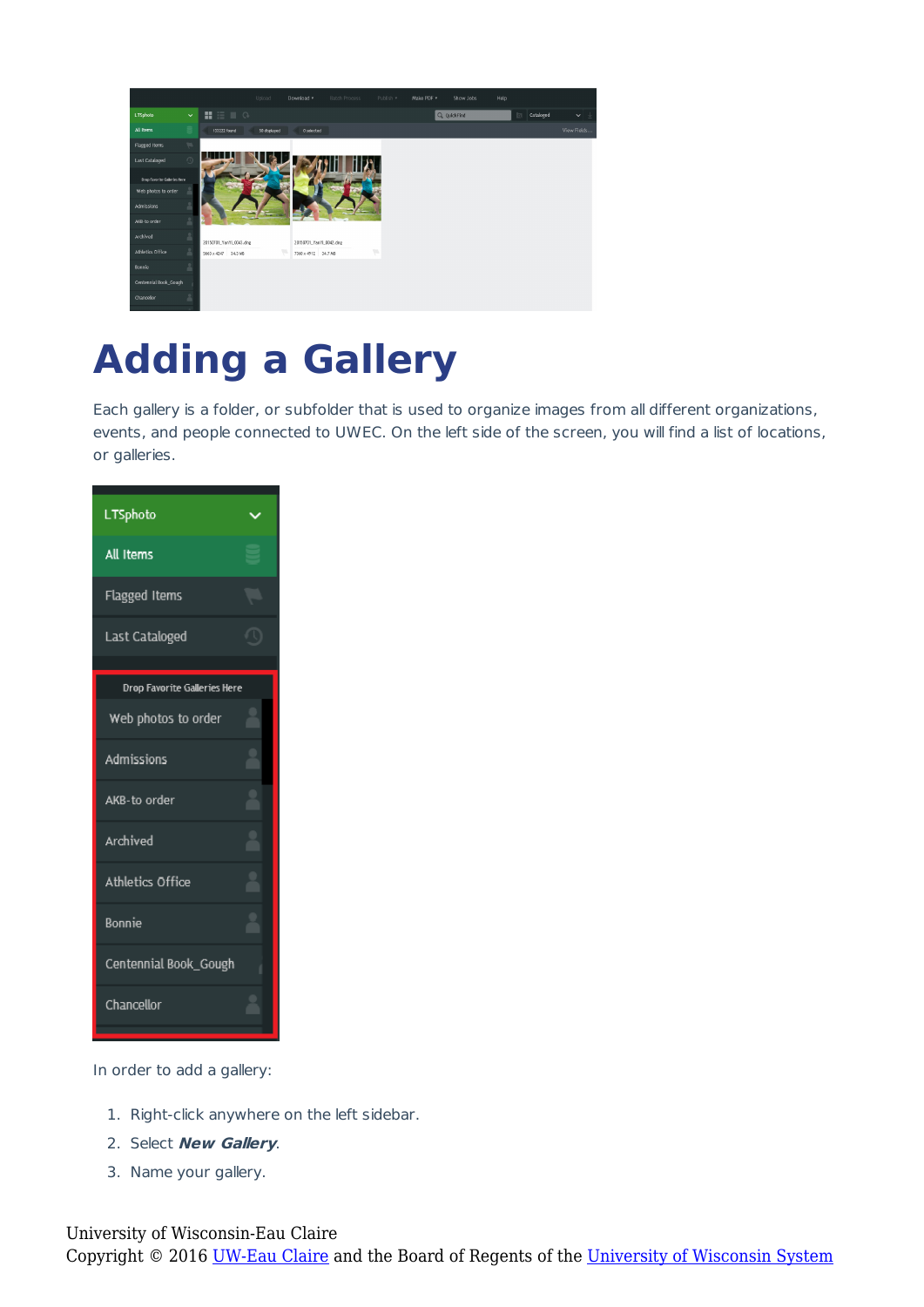4. Set it to either public or private.



5. Click **Save**.

## **Adding Images to Your Gallery**

Once your gallery is made, you can now start adding photos from the library.

In order to add photos:

1. Select the desired library of photos you'd like to choose from.

| <b>TSathlatics</b>                  |
|-------------------------------------|
| <b>LTSathletics</b>                 |
| <b>LTSheadshots</b>                 |
| <b>LTSphoto</b>                     |
|                                     |
| <b>Drop Favorite Galleries Here</b> |
| 2014 top 10                         |
| AKB Sports Order                    |

2. Once in the chosen library, hold the [Ctrl] key down and select all the photos you desire for your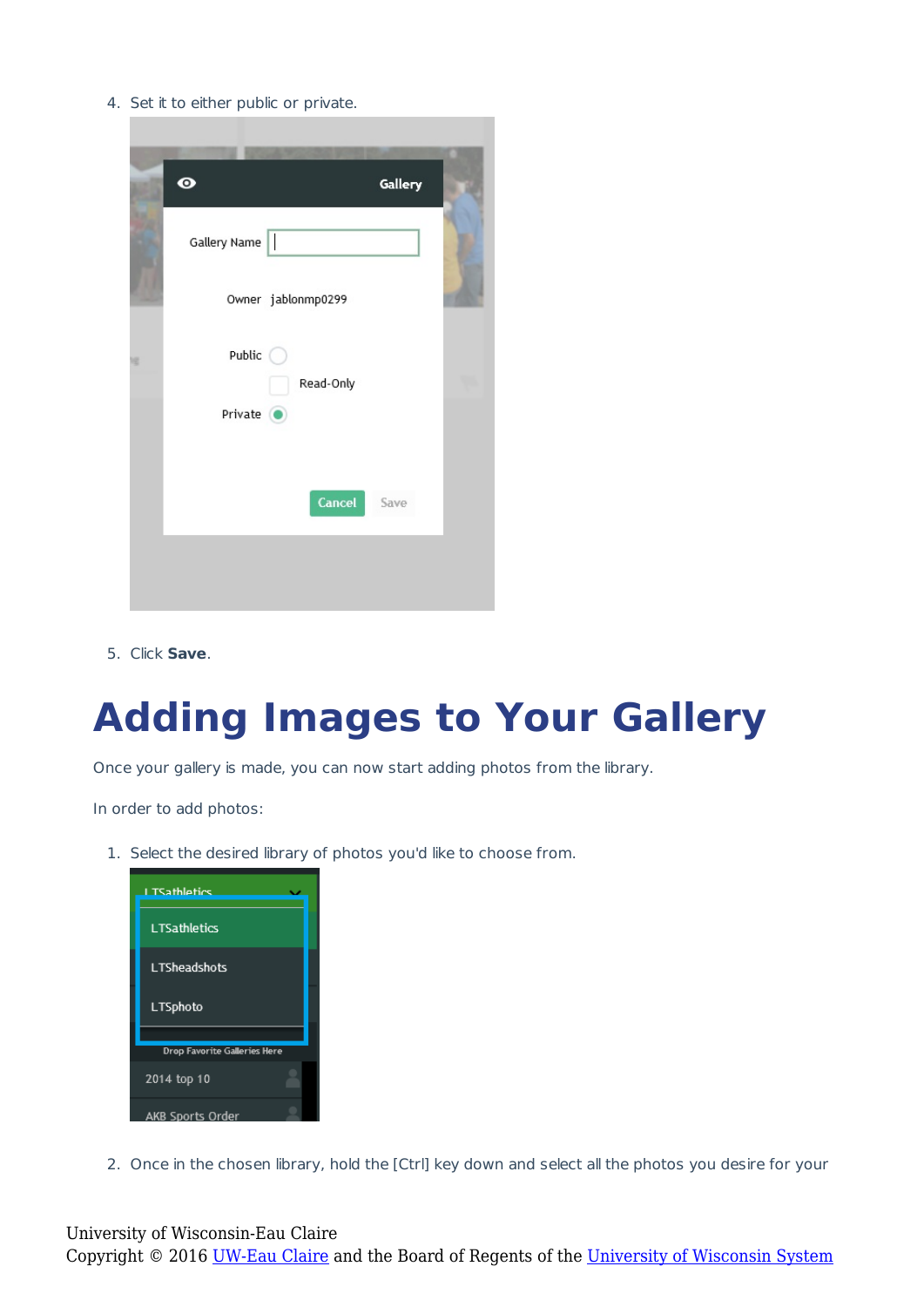|          | $\overline{\mathcal{P}}$<br>d Items |                          |                                                                             |                          |                          |  |
|----------|-------------------------------------|--------------------------|-----------------------------------------------------------------------------|--------------------------|--------------------------|--|
|          | $\bigcirc$<br>ataloged              |                          |                                                                             |                          |                          |  |
|          | p Favorite Galleries Here           |                          |                                                                             |                          |                          |  |
|          | op <sub>10</sub>                    | 20150419_Tennis_0224.dng |                                                                             |                          |                          |  |
|          | ports Order                         |                          | <b><i><u>START OF STREET</u></i></b>                                        |                          | 20150419_Tennis_0216.dng |  |
|          | ic Office Project                   |                          |                                                                             |                          |                          |  |
|          | ics_Print_Options_201!              |                          | 20150419_Tennis_0219.dng<br>20                                              | 20150419_Tennis_0218.dng |                          |  |
| gallery. |                                     | 7378 x 4924 39.1 MB      | 7378 x 4924 39.3 MB                                                         | 7378 x 4924 39.0 MB      | w<br>7378 x 4924 38.3 MB |  |
|          |                                     |                          |                                                                             |                          |                          |  |
|          | ٠<br>Semifinals                     |                          |                                                                             |                          |                          |  |
|          |                                     |                          |                                                                             |                          | $45.97 + 10$             |  |
|          |                                     |                          |                                                                             |                          |                          |  |
|          | Photos 2015                         |                          |                                                                             | <b>HANGER</b>            | <b>THURSDAY AV</b>       |  |
|          |                                     |                          |                                                                             |                          | 出家                       |  |
|          |                                     |                          |                                                                             |                          |                          |  |
|          |                                     | 20150419_Tennis_0214.dng | 20150419_Tennis_0213.dng<br>Items ner nage: 50 v lid d Page in of 936 h h l | 20150419_Tennis_0211.dng | 20150419_Tennis_0210.dng |  |

3. Click and drag your selection(s) into your gallery.

NOTE: This does not remove the images from the Library, nor does it prevent other galleries from downloading the same image(s).



# **Flagged Assets**

Flagged Assets allow you to temporarily save images that you may want to add to your gallery. NOTE: Flagged Assets are only saved for your current session. If you exit out of Extensis or reload the page, all of your flagged assets will be gone.

1. Once you find an image you like, click the flag icon in the lower right corner of the image. NOTE: If you flagged an image you do not want, click the flag icon again to deselect the image.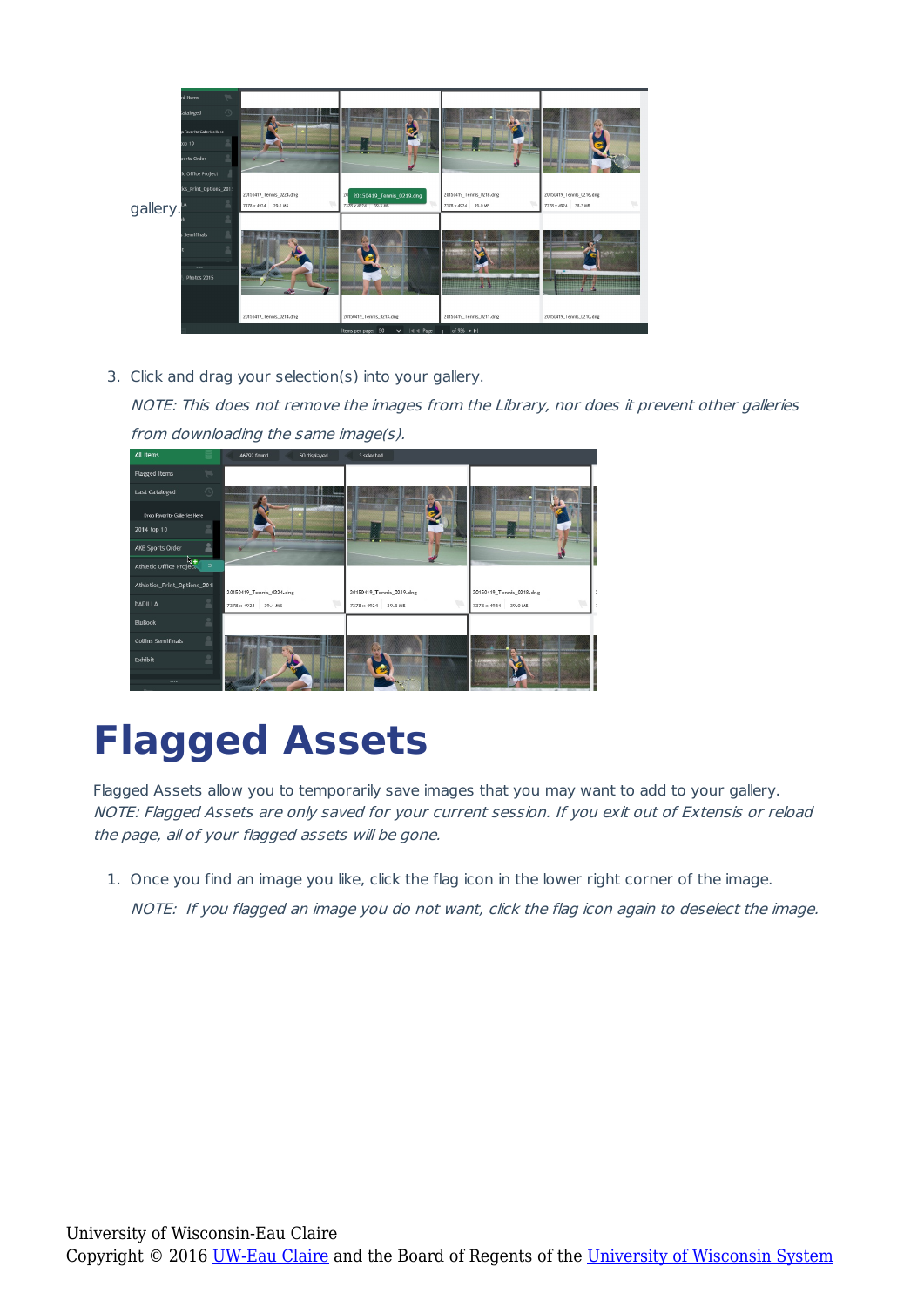

#### Filename: 20171020\_DormBuildings\_31...

2. Navigate to Flagged Assets on the left pane.



- 3. Select the images you want to add to your gallery.
- 4. Click and drag the images to your gallery.



## **Downloading Your Images**

Once your gallery is put together with the images you want, you can download the images to your computer.

To download images:

1. Select your gallery.

University of Wisconsin-Eau Claire Copyright © 2016 [UW-Eau Claire](http://www.uwec.edu) and the Board of Regents of the [University of Wisconsin System](http://www.uwsa.edu/)